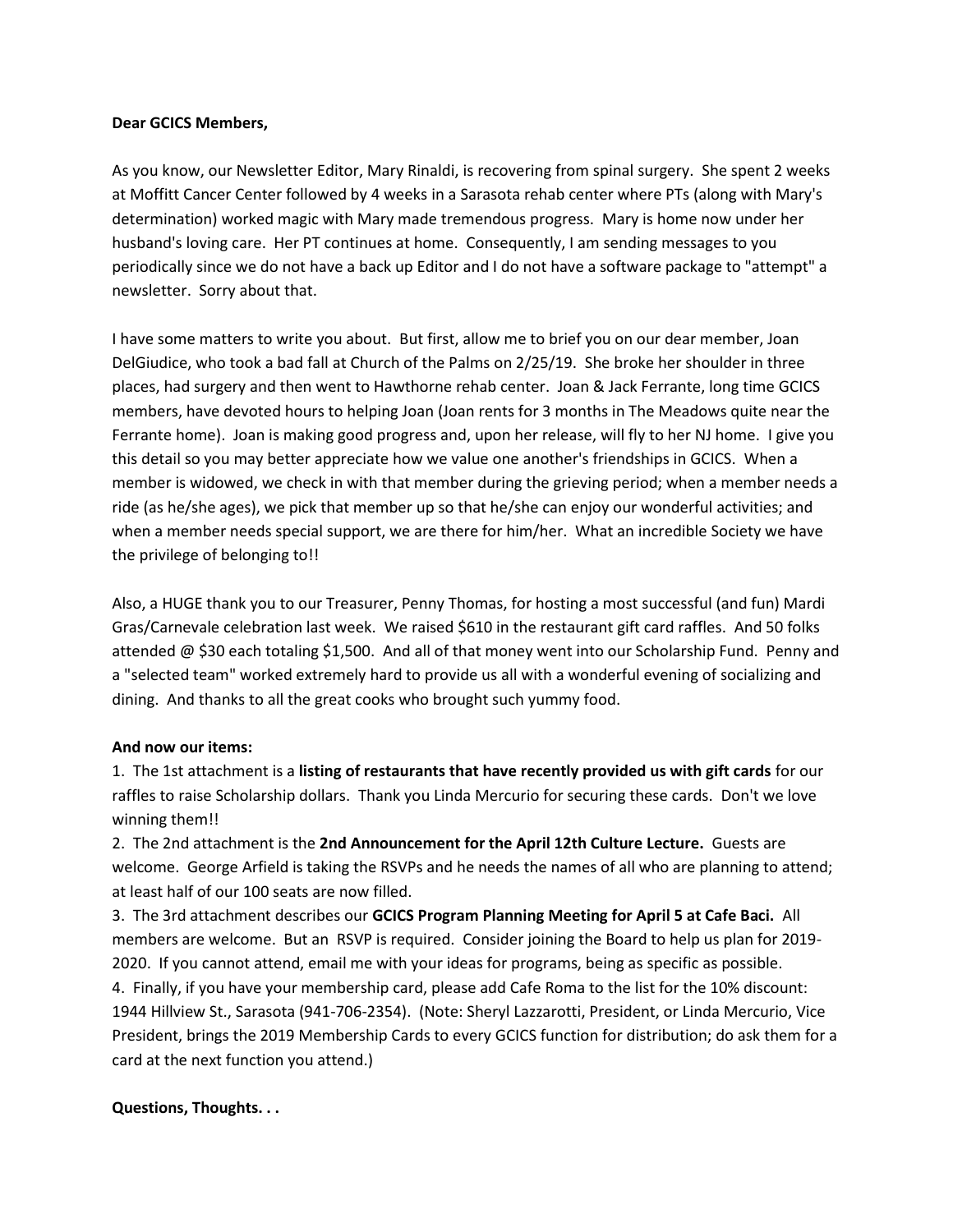Call or email me with your questions, thoughts, etc. Two final requests:

1. If you would like to volunteer your home or HOA/condo party room for a Scholarship Fundraising Social in 2019-2020, let me know before our April 5 planning meeting. The Board would work with you to bring off a successful event. We have had terrific events at the homes of Penny Thomas; Mary Rinaldi & Jack Norman; Mary Lou Ferrari; Connie Campisi; Vince & Tam Amoroso; and Kate & Bill Korp over the past few years.

2. If you have ideas for Cultural Lectures or you have contacts with great presenters on topics of interest, contact George Arfield (917-658-9698).

3. And finally, we have at least 15 scholarship applicants at this moment. The committee will be convening soon to interview the candidates and select the recipients. We will award a number of scholarships as well as award \$1,000 each to the *Sarasota Youth Opera* and the *Sarasota Ballet's Dance: The Next Generation.* That is how your Scholarship donations are dispersed.

Ellen Roderick GCICS Secretary

### **GCICS ITALIAN CULTURE LECTURE**

#### **Friday, April 12, 2019, 2:30 - 4:00 pm**

#### **Community Foundation of Sarasota County**

#### **2nd Announcement**

| Event:             | "Sicily: Cradle of the Mediterranean Diet--Grape Wine and Olive Oil in European           |
|--------------------|-------------------------------------------------------------------------------------------|
| <b>Prehistory"</b> |                                                                                           |
| <b>Presenter:</b>  | Dr. Davide Tanasi, Asst Professor, Digital Humanities, University of South Florida (USF), |
| Tampa              |                                                                                           |
| Date/Time:         | Friday, April 12, 2019, 2:30 - 4:00 pm                                                    |
| Location:          | Community Foundation of Sarasota County, 2635 Fruitville Rd, Sarasota 34237               |
| <b>RSVP:</b>       | George Arfield (arfield@yahoo.com) -- number of attendees AND first & last names.         |
| Deadline:          | Monday, April 8, 2019                                                                     |
| Attendees:         | Family/friends welcome. RSVP first & last names to George.                                |
| <b>Questions:</b>  | George Arfield @ 917-658-9698                                                             |
| <b>Bio/Photo:</b>  | Dr. Tanasi's bio appears below.                                                           |

Dr. Davide Tanasi is an archaeologist specializing in Mediterranean archaeology with specific interest on Sicily and Malta, where he has been directing archaeological excavations since 1990. He is currently Assistant Professor of Digital Humanities, Department of History, University of South Florida, where he had founded the Institute for Digital Exploration (IDEx). His research interests includes application of digital technologies and analytical techniques for the study of archaeological heritage, archaeology of food, cultural interrelations between Sicily, Malta and the Aegean in prehistory, mortuary archaeology of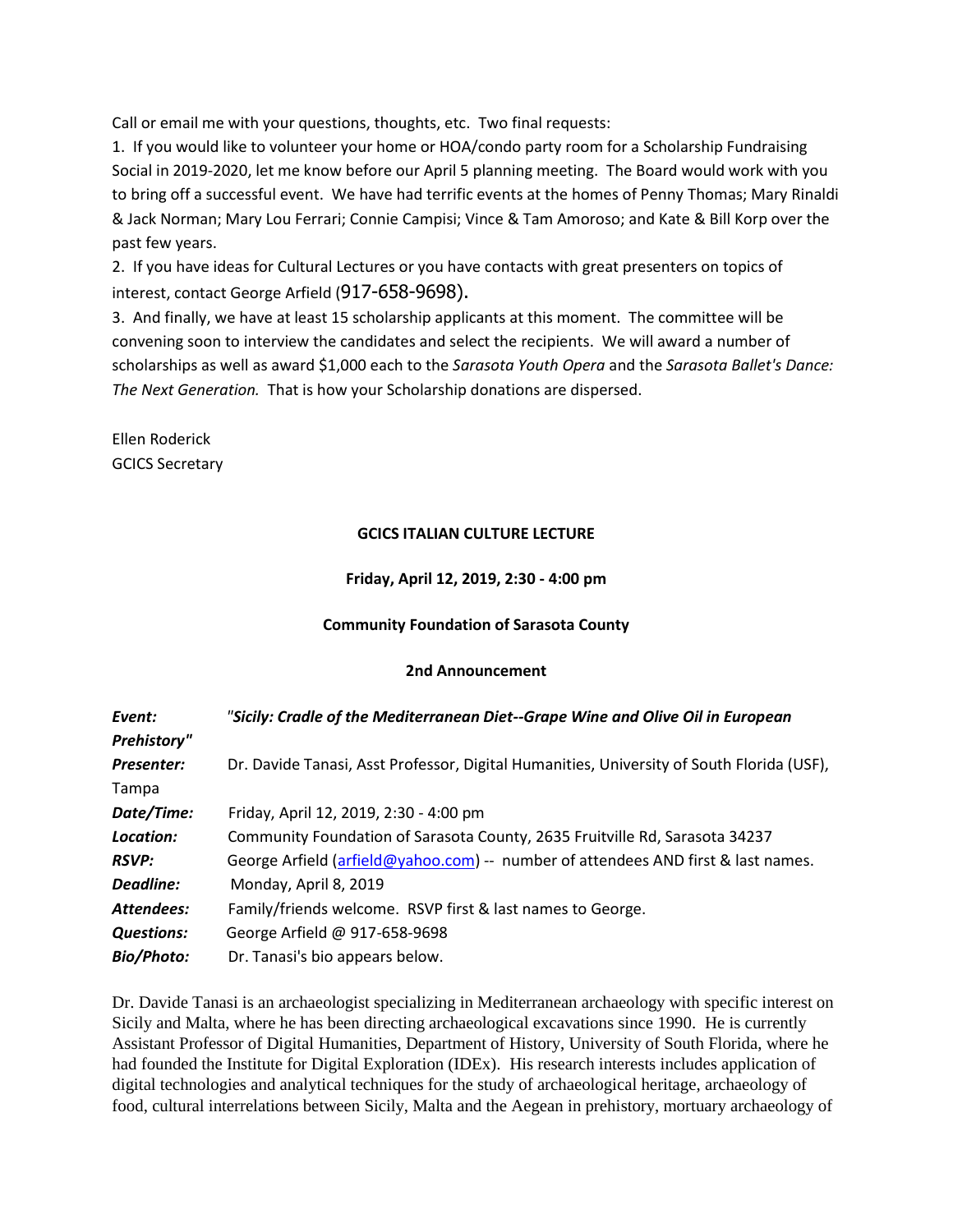Greek and Roman Sicily. He has authored several books, hundreds of articles and curated miscellaneous volumes on those subjects such as 'Topical Issue on Portable XRF in Archaeology and Museum Studies' (De Gruyter, 2017) and 'Politics and Performance in Western Greece' (Parnassos Press 2017). Since 2018, he is Co-Principal Investigator of the excavation project of the Roman Imperial domus of Rabat at Malta.

*Abstract:* A description (abstract) of the presentation appears below.

In recent decades, chemical residue analysis has proven to be very important to answering archaeological questions. Many aspects of daily life in the past that remain unknown can now be investigated using advanced analytical techniques. Such analytical approach becomes extremely effective when applied to the archaeology of food in prehistoric times, where the lack of written sources makes extremely complicated the reconstruction of cultural practices and their impact on ancient societies. Food habits are constructed in accordance with a broad range of cultural, ideological, and interpersonal factors such as status, religion, gender, age, wealth, and more. An emblematic case study is represented by the discovery of the chemical signature of the oldest grape wine in European history and older olive oil in Italian history in Sicily, a discovery with tremendous archaeological implications and which shed light on previous unknown aspects of pre-Greek Sicily.

Dear GCICS Members,

In light of the fact that we do not have a newsletter at present, I am sending periodic emails to you with information we would normally share in the newsletter.

### **A. State of Members' Health**

1. Mary Rinaldi: I emailed you her message of gratitude this morning in which she told us she is making good progress.

2. Joan DelGiudice: I visited her again this afternoon; she has made excellent progress with her repaired shoulder from her fall. On March 28 she will fly back to her home in NJ (she rents down here for 3 months). Joan Ferrante, a GCICS member, has been a tremendous help to Joan especially in the last few days when all of Joan's possessions needed to be packed up and then her car packed for car shipment on Tues of this coming week. So we wish Joan DelGiudice continued progress up north.

3. Frank Piccolo: George Arfield, a GCICS member, has been keeping in contact with Frank and here is what George reports:

*"I'm doing decently," is how our fellow member, Frank Piccolo, described his situation during a telephone conversation today.* 

*He is being treated at Moffitt in Tampa and during the first week in April will undergo a pet scan to further determine his condition. Oncological treatment targeted at the location of the disease will follow. In the meantime, he is resting at his Bradenton home. He remains in good spirits, misses the GCICS events and asked me to thank everyone who contacted him with well wishes. He's especially grateful to Penny Thomas for having delivered the GCICS membership roster to his home; he can't*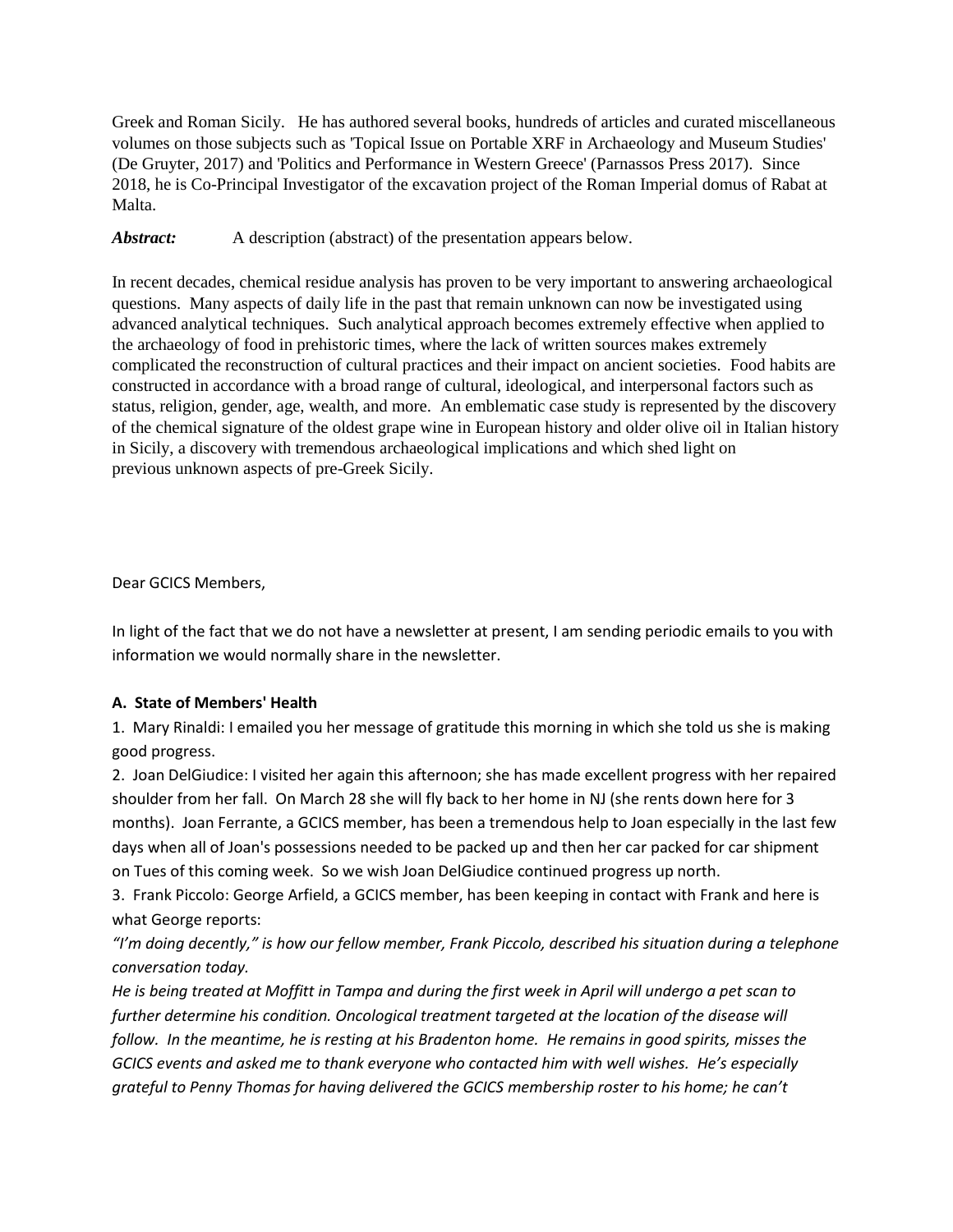*receive or send email as his computer is not working at the moment. If you'd like to contact Frank by phone or in person (remember, he's off email for the time being), here are his address and phone number: 3404 41st W, Bradenton, FL 34205; 941-756-1033.* 

# **B. Success of LaCena: Full-Moon Dinner Cruise (Marina Jack II)**

George Arfield, GCICS Culture Chair, arranged a most unusual LaCena for St. Joseph's Feast Day (3/17/19). Here is what he reported:

*"Well, the moon did not cast its glow upon our merry band of hungry sailors but fortunately the rain held off and we did catch a sliver of sunset reds. We had 43 aboard, members and guests, and the Marina Jack land and yacht crew performed admirably. We were given the entire upper deck, which put everyone in close proximity to the nicely stocked bar."*

# **C. New Members**

Since March 1, we have acquired 6 new members so we continue to grow: *\*Paul Anthony & Joanne Ritacco (Sponsored by Ellen Roderick) (3/1/19) \*Samira & Peter Easton (Sponsored by Eli & Enzo Anzellini) (3/1/19) \*Carol Hirschburg (Sponsored by Judy Herman) (3/1/19) \*Sally Rogind (Sponsored by Ellen Roderick) (3/22/19)*

# **D. Save the Dates**

There is still time to sign up for the following:

1. April 5, 2019, 11:30-2:30pm: Lunch &Planning Session for 2019-2020 GCICS Program Year (Cafe Baci, 1st floor, back room; Dutch treat): contact Ellen Roderick @ 301-775-1344 if you would like to help the Board with its planning.

2. April 12, 2019, 2:30-4:00pm: Lecture at Community Foundation (just west of Tuttle on Fruitville):

**Sicily: Cradle of the Mediterranean Diet--Grape Wine and Olive Oil in European Prehistory"**; Contact George Arfield @ 917-658-9698 or [arfield@yahoo.com](mailto:arfield@yahoo.com) by April 8, 2019. 3. April 14, 2019, 10:30am: Scholarship Brunch at Tara Country Club (\$25pp); mail check to Ellen Roderick, 770 So. Palm Avenue #1003, Sarasota, FL 34236 by April 1, 2019.

Ellen Roderick GCICS Secretary

> **GCICS BOARD OF DIRECTORS PROGRAM PLANNING MEETING Friday, April 5, 2019: 11:30-2:30 pm Cafe Baci – 1 st Floor, Private Room**